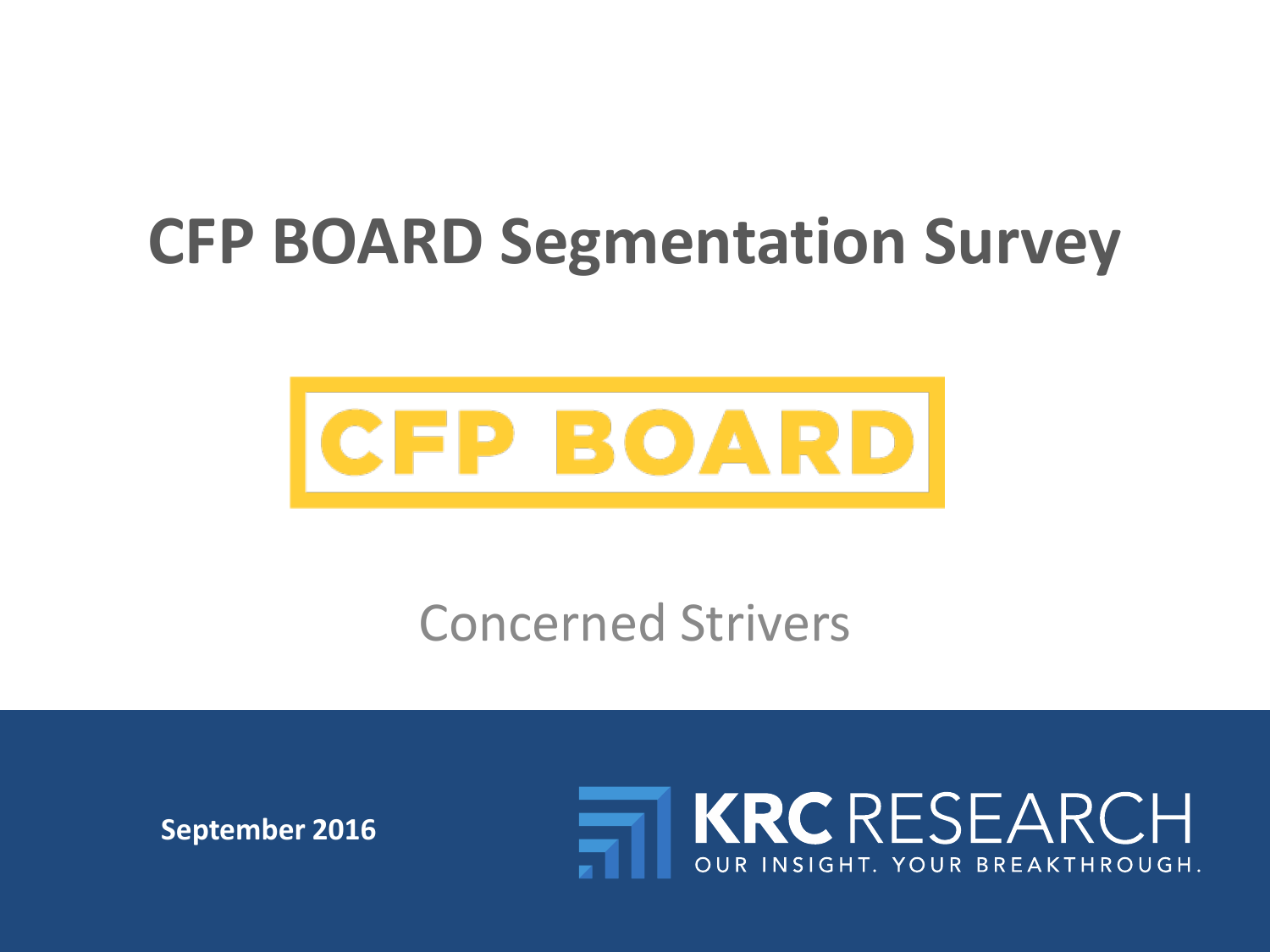## **Profile: Concerned Strivers**

- A typical **Concerned Striver** is a married man in his mid-to-late 30s with middle-to-high income and children in the household.
- While savings is a priority, he is juggling to make ends meet and can't necessarily save every single month.
- He has multiple strains on his income given his family obligations, and has many important financial obligations to think about, including his children's education, expenditures on his house, and life changes such as a wedding or birth of a child.
- Despite these strains on his ability to save, he mostly feels optimistic and confident in his financial future, even though there are some lingering worries about saving enough money, especially saving for retirement. But the **Concerned Striver** is young and busy with a job and family so remains optimistic.
- The **Concerned Striver** could go one of two ways as he gets older. He could continue to prioritize savings, especially retirement savings, and eventually become a Confident Saver. Or he could juggle and spend himself into becoming a concerned, Tentative Saver trying to catch up on his retirement savings and other investable assets.

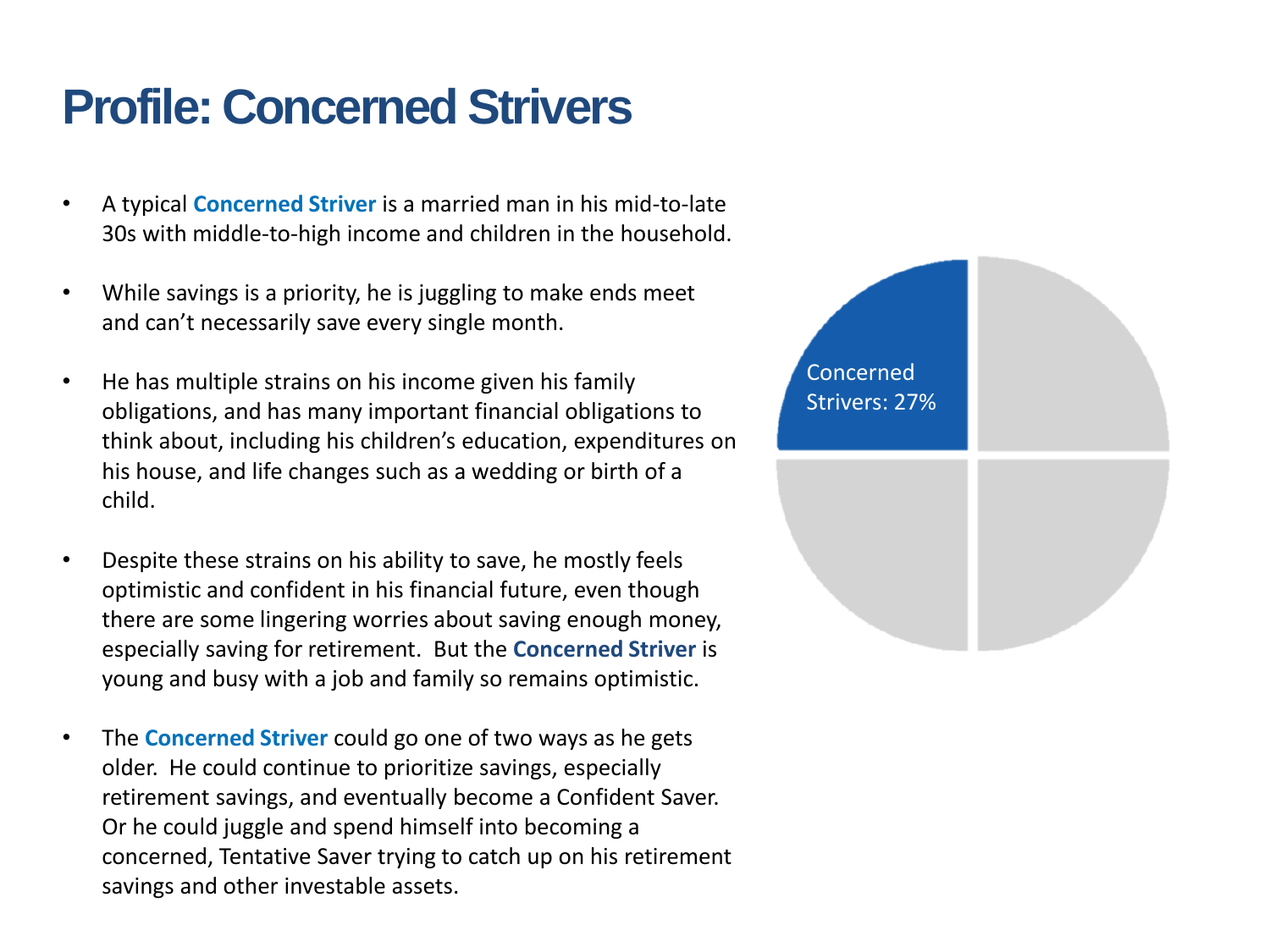## **Segmentation Synopsis**

|                                     | Who are they?                                                                 | What debt keeps<br>them up at night? | Saving habits in a<br>typical month?                                  | <b>How confident</b><br>are they in their<br>ability to save? | Concern about<br>saving money<br>now? |
|-------------------------------------|-------------------------------------------------------------------------------|--------------------------------------|-----------------------------------------------------------------------|---------------------------------------------------------------|---------------------------------------|
| <b>Concerned</b><br><b>Strivers</b> | 30s or 40s, with<br>highest rates of<br>children in<br>home and in<br>college | <b>Credit card debt</b>              | <b>Half sometimes</b><br>save monthly;<br>half always save<br>monthly | <b>Not confident</b><br>they can retire<br>comfortably        | <b>Very concerned</b>                 |

- **Concerned Strivers** have incomes that are higher than average. About half have incomes between \$50,000 and \$100,000 and another one-fourth have incomes over \$100,000.
- Yet, they clearly struggle to make ends meet. Nearly all place a high importance on saving money but three-fourths say they are very or extremely concerned about their ability to save money now, which is apparent as only about half save money regularly on a monthly basis.
- started saving before the age of 30. • On a positive note, on average they started saving money at the age of 29, which is younger than the more vulnerable segments, and six in 10
- **Concerned Strivers** skew very slightly Hispanic and African American compared to the general population.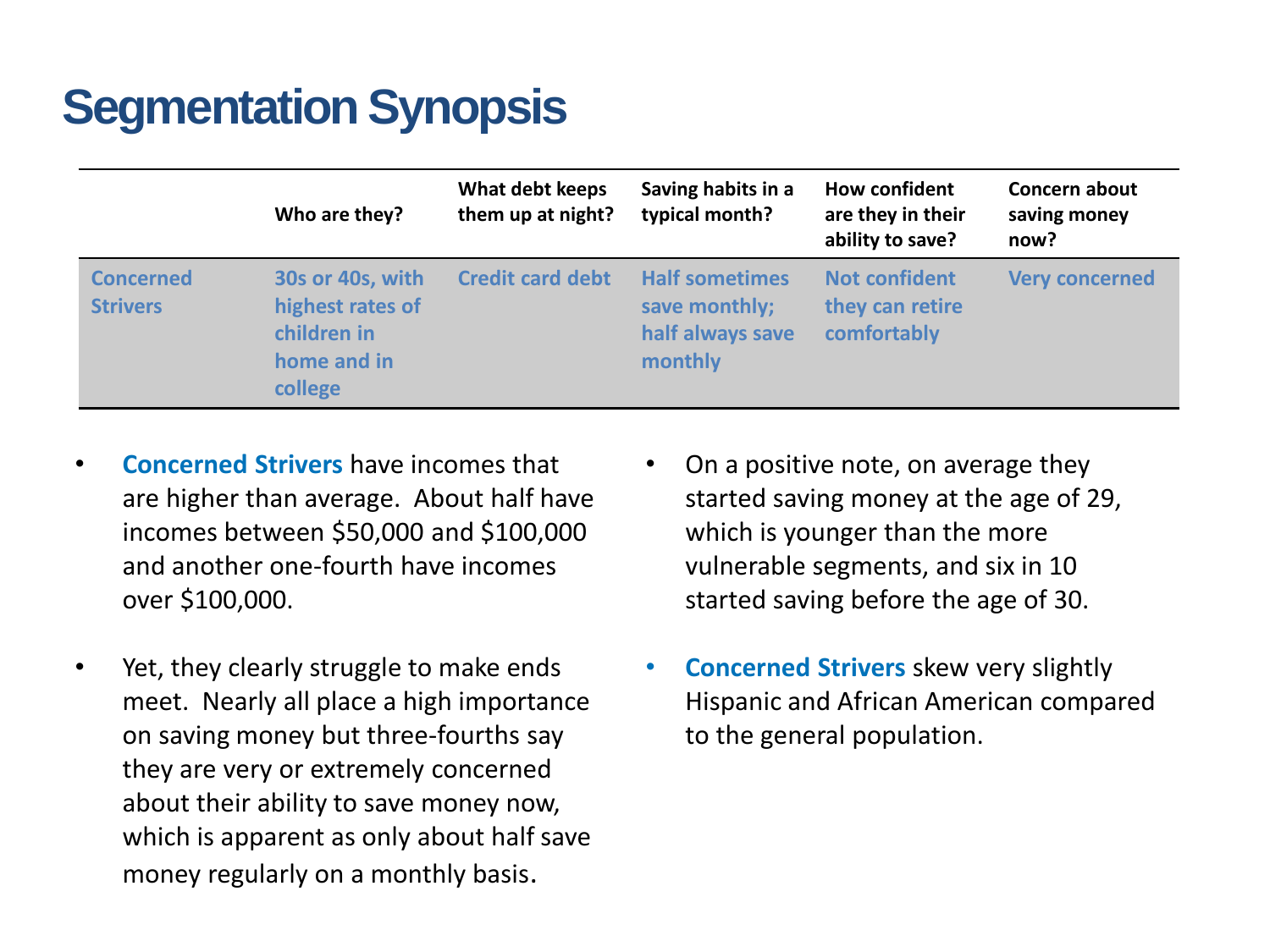#### **Feelings About the Future**



Which of the following best describes how you feel about your financial future? (N=1,000)

| <b>Overall</b>   | <b>Concerned Strivers</b> |  |
|------------------|---------------------------|--|
| Optimistic (36%) | <b>Optimistic (41%)</b>   |  |
| Uncertain (28%)  | Concerned (27%)           |  |
| Concerned (28%)  | Happy (26%)               |  |
| Confident (20%)  | Confident (24%)           |  |
| Worried (18%)    | Secure (23%)              |  |
| Anxious (18%)    | Uncertain (18%)           |  |
| Secure (17%)     | Content (17%)             |  |
| Content (15%)    | Anxious (14%)             |  |
| Happy (15%)      | Worried (9%)              |  |
| Afraid (6%)      | Afraid (2%)               |  |



Please indicate how strongly you agree or disagree with the following statements. **I feel like I have a lot of control over my financial future.** (N=1,000)

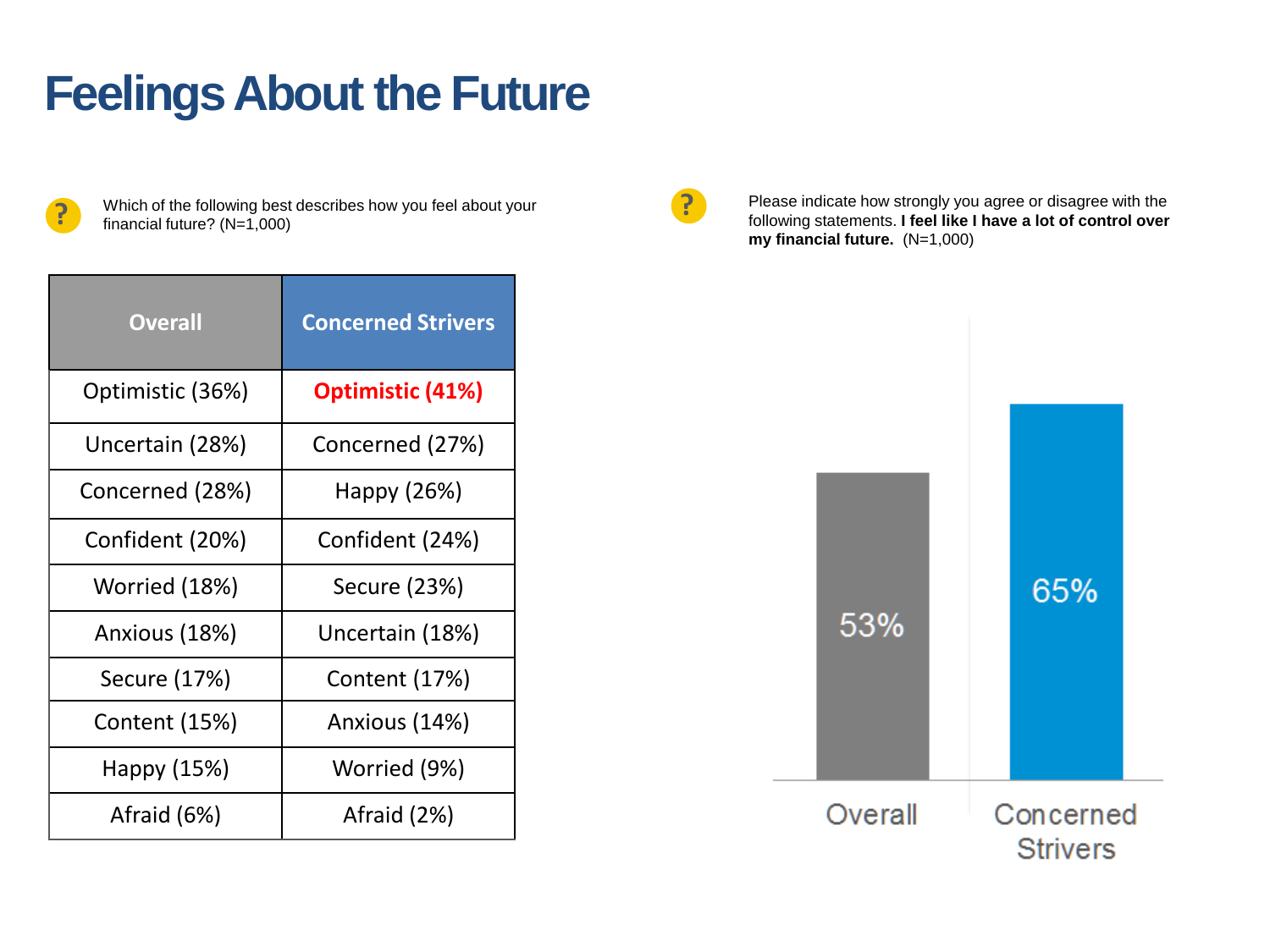#### **On-track for Retirement**

How would you rate yourself in terms of how well you are meeting your own retirement savings goals? (N=1,000)



How confident are you that you are saving enough or have saved enough to live comfortably in retirement? (N=1,000) **?**

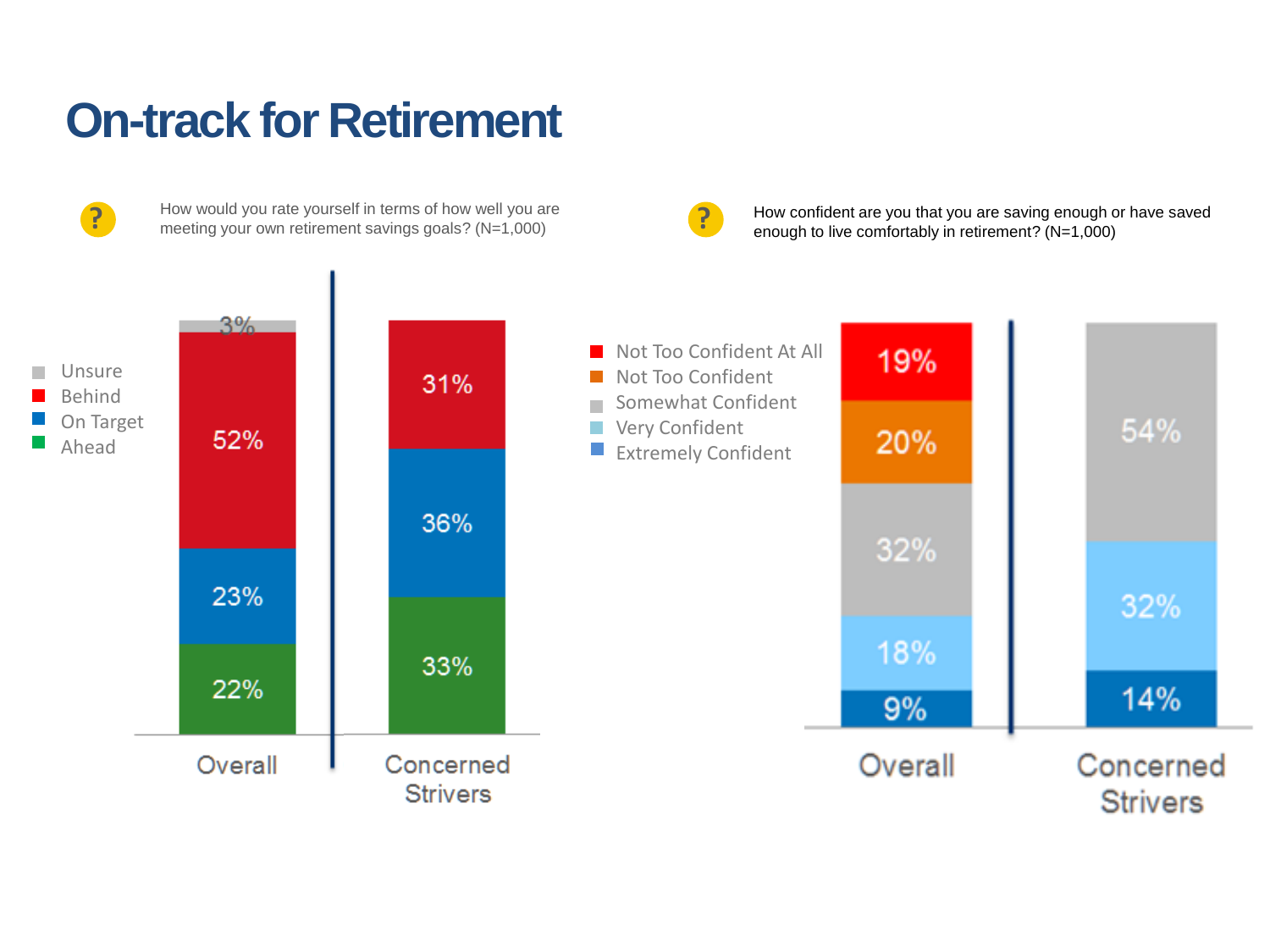## **Importance of Saving Money**



**?** At this point in your life, how important do you think it is to save money?



#### **Saving Confidence**

Please indicate how strongly you agree or disagree with the following statements. **I am confident in my understanding of how best** *to save money.* (N=1,000)

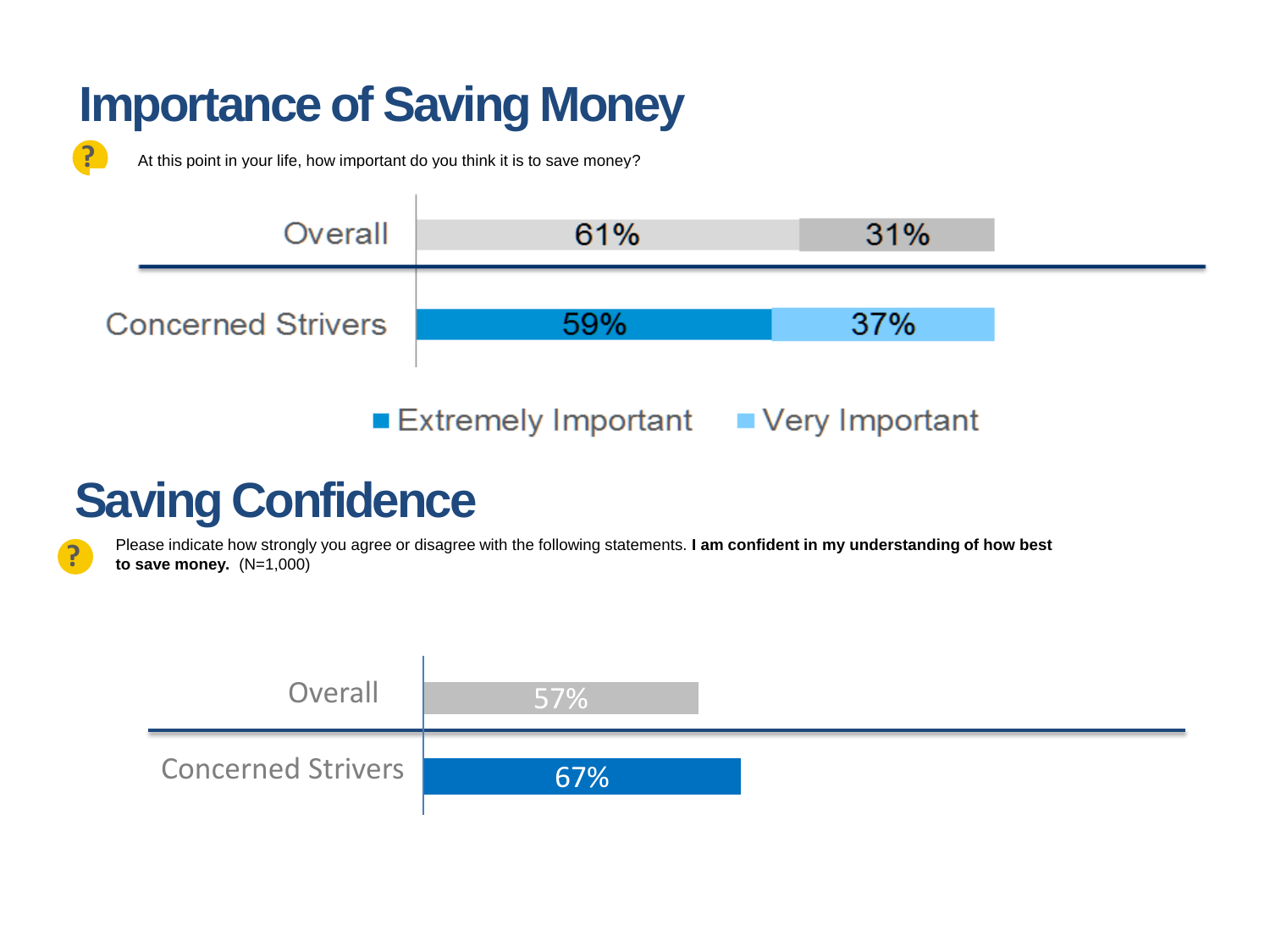# **Concern About Saving**



How concerned are you about your ability to save money right now? (N=1,000) **?**



# **Saving Habits**

| <b>Service Service</b> |  |
|------------------------|--|
|                        |  |

Which of the following best describes your saving habits in a typical month? (N=1,000)